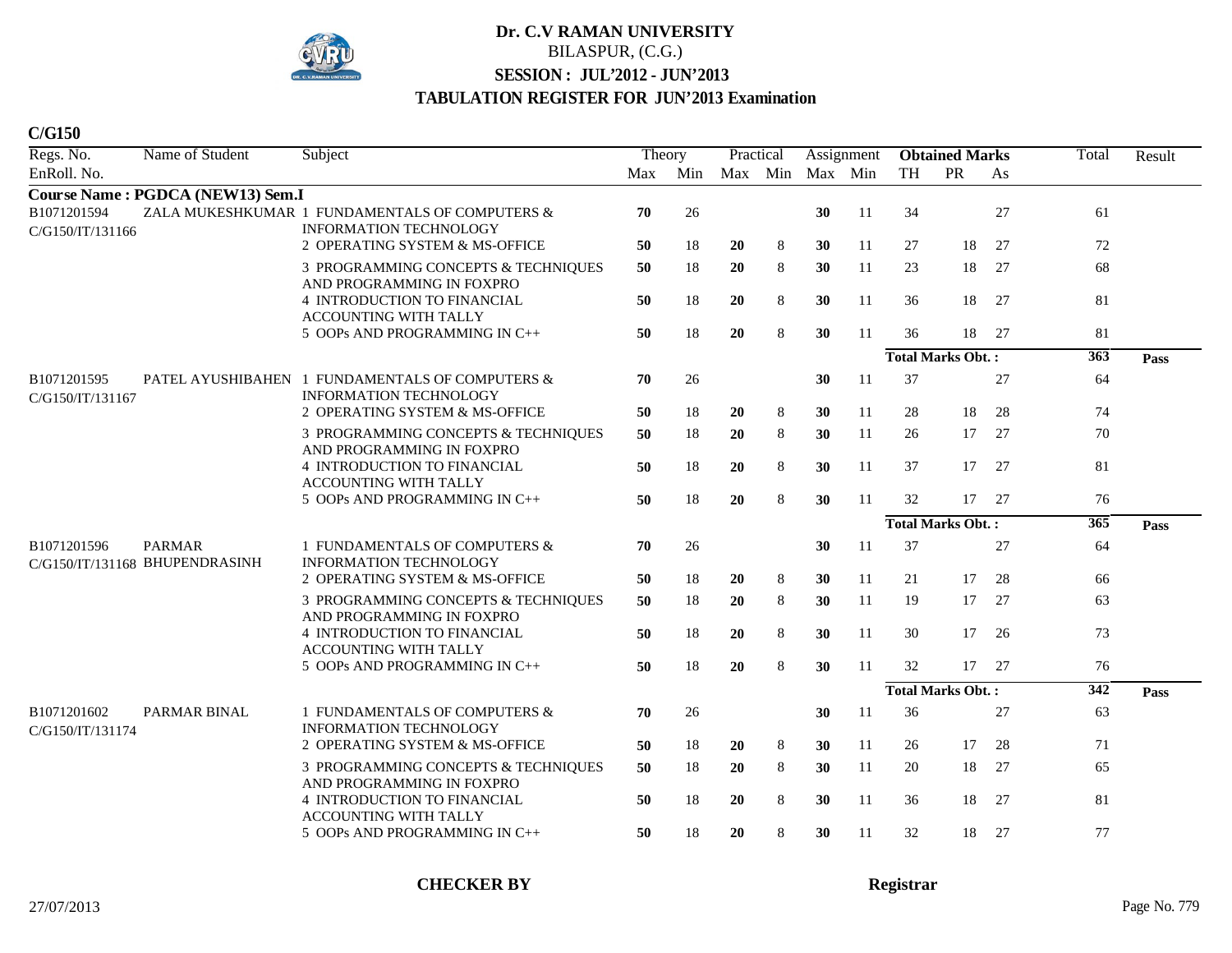

| Regs. No.                                  | Name of Student                                            | Subject                                                          | Theory |                         | Practical |         |    | Assignment    |    | <b>Obtained Marks</b>    |      | Total            | Result |
|--------------------------------------------|------------------------------------------------------------|------------------------------------------------------------------|--------|-------------------------|-----------|---------|----|---------------|----|--------------------------|------|------------------|--------|
| EnRoll. No.                                |                                                            |                                                                  |        | Max Min Max Min Max Min |           |         |    |               | TH | PR                       | As   |                  |        |
|                                            | Course Name: PGDCA (NEW13) Sem.I                           |                                                                  |        |                         |           |         |    |               |    |                          |      |                  |        |
| B1071201602                                | <b>PARMAR BINAL</b>                                        |                                                                  |        |                         |           |         |    |               |    | <b>Total Marks Obt.:</b> |      | 357              | Pass   |
| 846459676131174                            | PRAJAPATI<br>C/G150/IT/131177 SANTOSHBAHEN                 | 1 FUNDAMENTALS OF COMPUTERS &<br><b>INFORMATION TECHNOLOGY</b>   | 70     | 26                      |           |         | 30 | 11            | 44 |                          | 28   | 72               |        |
|                                            |                                                            | 2 OPERATING SYSTEM & MS-OFFICE                                   | 50     | 18                      | 20        | 8       | 30 | 11            | 26 | 18                       | 27   | 71               |        |
|                                            |                                                            | 3 PROGRAMMING CONCEPTS & TECHNIQUES<br>AND PROGRAMMING IN FOXPRO | 50     | 18                      | <b>20</b> | 8       | 30 | 11            | 18 | 18                       | 27   | 63               |        |
|                                            |                                                            | 4 INTRODUCTION TO FINANCIAL<br><b>ACCOUNTING WITH TALLY</b>      | 50     | 18                      | 20        | 8       | 30 | 11            | 33 | 17                       | 27   | 77               |        |
|                                            |                                                            | 5 OOPs AND PROGRAMMING IN C++                                    | 50     | 18                      | 20        | $\,8\,$ | 30 | 11            | 34 | 18                       | 27   | 79               |        |
|                                            |                                                            |                                                                  |        |                         |           |         |    |               |    | <b>Total Marks Obt.:</b> |      | $\overline{362}$ | Pass   |
| D2071235986<br>C/G150/IT/138046 PANKAJBHAI | <b>BHATT NACIKETA</b>                                      | 1 FUNDAMENTALS OF COMPUTERS &<br><b>INFORMATION TECHNOLOGY</b>   | 70     | 26                      |           |         | 30 | 11            | 32 |                          | 28   | 60               |        |
|                                            |                                                            | 2 OPERATING SYSTEM & MS-OFFICE                                   | 50     | 18                      | 20        | 8       | 30 | 11            | 23 | 17                       | 27   | 67               |        |
|                                            |                                                            | 3 PROGRAMMING CONCEPTS & TECHNIQUES<br>AND PROGRAMMING IN FOXPRO | 50     | 18                      | 20        | 8       | 30 | 11            | 26 | 17                       | 28   | 71               |        |
|                                            |                                                            | 4 INTRODUCTION TO FINANCIAL<br><b>ACCOUNTING WITH TALLY</b>      | 50     | 18                      | 20        | 8       | 30 | 11            | 24 | 17                       | 27   | 68               |        |
|                                            |                                                            | 5 OOPs AND PROGRAMMING IN C++                                    | 50     | 18                      | 20        | $\,8\,$ | 30 | 11            | 28 | 18                       | - 28 | 74               |        |
|                                            |                                                            |                                                                  |        |                         |           |         |    |               |    | <b>Total Marks Obt.:</b> |      | 340              | Pass   |
| D2071235990                                | <b>JOSHI HARDIKKUMAR</b><br>C/G150/IT/138049 NARENDRAKUMAR | 1 FUNDAMENTALS OF COMPUTERS &<br><b>INFORMATION TECHNOLOGY</b>   | 70     | 26                      |           |         | 30 | <sup>11</sup> | 32 |                          | 28   | 60               |        |
|                                            |                                                            | 2 OPERATING SYSTEM & MS-OFFICE                                   | 50     | 18                      | <b>20</b> | 8       | 30 | 11            | 31 | 18                       | 27   | 76               |        |
|                                            |                                                            | 3 PROGRAMMING CONCEPTS & TECHNIQUES<br>AND PROGRAMMING IN FOXPRO | 50     | 18                      | 20        | 8       | 30 | 11            | 20 | 18                       | 27   | 65               |        |
|                                            |                                                            | 4 INTRODUCTION TO FINANCIAL<br>ACCOUNTING WITH TALLY             | 50     | 18                      | 20        | 8       | 30 | 11            | 30 | 17                       | 28   | 75               |        |
|                                            |                                                            | 5 OOPs AND PROGRAMMING IN C++                                    | 50     | 18                      | 20        | 8       | 30 | 11            | 30 | 18                       | 27   | 75               |        |
|                                            |                                                            |                                                                  |        |                         |           |         |    |               |    | <b>Total Marks Obt.:</b> |      | $\overline{351}$ | Pass   |
| D2071235991<br>C/G150/IT/138050 HEMIKABEN  | <b>KACHHIYA</b>                                            | 1 FUNDAMENTALS OF COMPUTERS &<br><b>INFORMATION TECHNOLOGY</b>   | 70     | 26                      |           |         | 30 | 11            | 38 |                          | 28   | 66               |        |
|                                            | <b>KANAIYALAL</b>                                          | 2 OPERATING SYSTEM & MS-OFFICE                                   | 50     | 18                      | <b>20</b> | 8       | 30 | 11            | 34 | 18                       | 28   | 80               |        |
|                                            |                                                            | 3 PROGRAMMING CONCEPTS & TECHNIQUES<br>AND PROGRAMMING IN FOXPRO | 50     | 18                      | 20        | 8       | 30 | 11            | 39 | 17                       | 27   | 83               |        |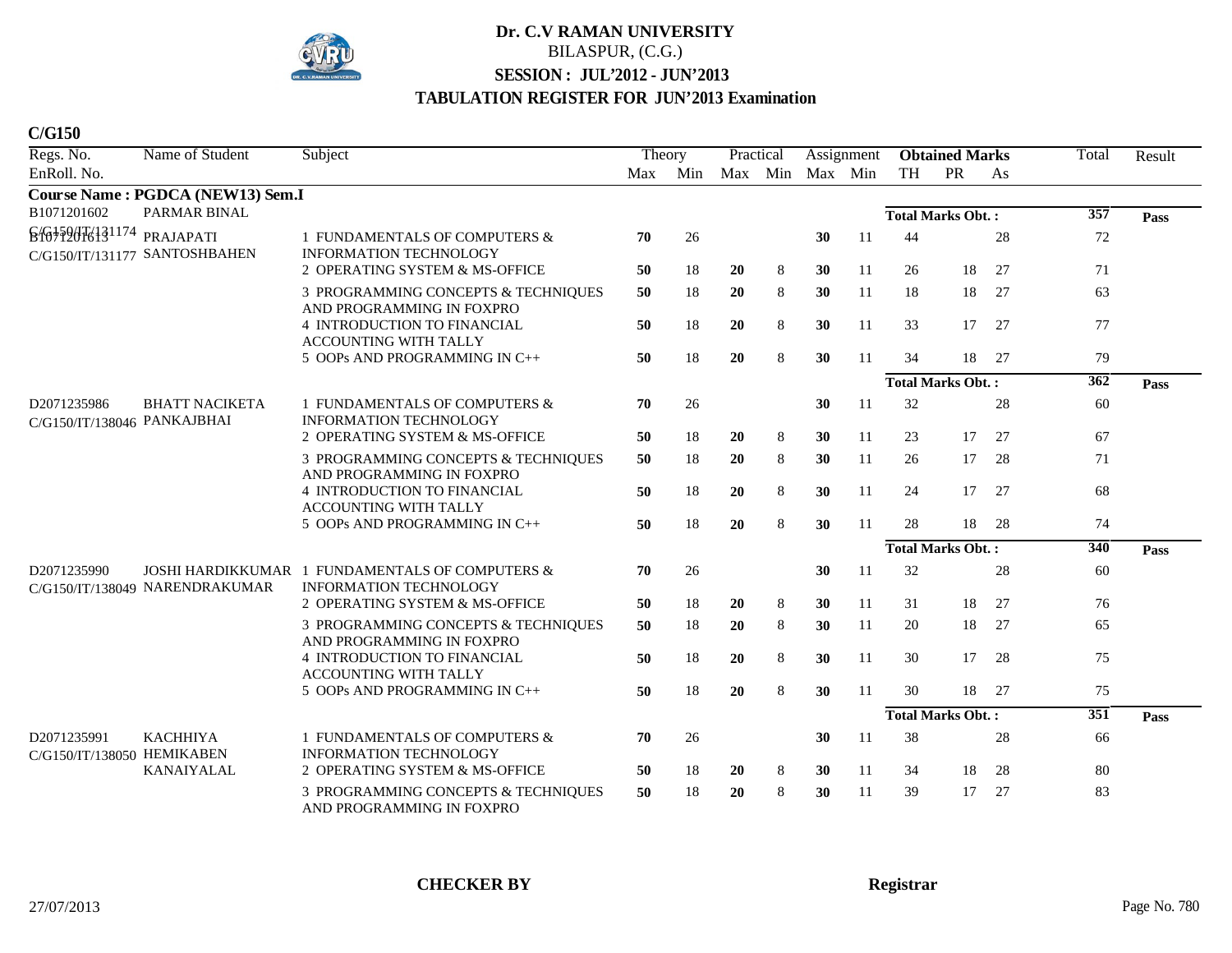

| C/G150 |  |
|--------|--|
|--------|--|

| Regs. No.                                 | Name of Student                  | Subject                                                                   | Theory |     | Practical |         |                 | Assignment    |           | <b>Obtained Marks</b>    |     | Total            | Result |
|-------------------------------------------|----------------------------------|---------------------------------------------------------------------------|--------|-----|-----------|---------|-----------------|---------------|-----------|--------------------------|-----|------------------|--------|
| EnRoll. No.                               |                                  |                                                                           | Max    | Min |           |         | Max Min Max Min |               | <b>TH</b> | PR                       | As  |                  |        |
|                                           | Course Name: PGDCA (NEW13) Sem.I |                                                                           |        |     |           |         |                 |               |           |                          |     |                  |        |
| D2071235991                               | <b>KACHHIYA</b>                  | <b>4 INTRODUCTION TO FINANCIAL</b>                                        | 50     | 18  | 20        | $\,8\,$ | 30              | 11            | 32        | 18                       | 28  | 78               |        |
| C/G150/IT/138050 HEMIKABEN                |                                  | ACCOUNTING WITH TALLY                                                     |        |     |           |         |                 |               |           |                          |     |                  |        |
|                                           | KANAIYALAL                       | 5 OOPs AND PROGRAMMING IN C++                                             | 50     | 18  | 20        | 8       | 30              | 11            | 32        | 18                       | 27  | 77               |        |
|                                           |                                  |                                                                           |        |     |           |         |                 |               |           | <b>Total Marks Obt.:</b> |     | 384              | Pass   |
| D2071235992<br>C/G150/IT/138051           | <b>GOPALBHAI</b>                 | KACHHIYA SWATIBEN 1 FUNDAMENTALS OF COMPUTERS &<br>INFORMATION TECHNOLOGY | 70     | 26  |           |         | 30              | 11            | 44        |                          | 28  | 72               |        |
|                                           |                                  | 2 OPERATING SYSTEM & MS-OFFICE                                            | 50     | 18  | 20        | 8       | 30              | 11            | 31        | 17                       | 27  | 75               |        |
|                                           |                                  | 3 PROGRAMMING CONCEPTS & TECHNIQUES<br>AND PROGRAMMING IN FOXPRO          | 50     | 18  | 20        | $8\,$   | 30              | 11            | 20        | 17                       | 28  | 65               |        |
|                                           |                                  | 4 INTRODUCTION TO FINANCIAL<br><b>ACCOUNTING WITH TALLY</b>               | 50     | 18  | 20        | $\,8\,$ | 30              | 11            | 26        | 18                       | 27  | 71               |        |
|                                           |                                  | 5 OOPs AND PROGRAMMING IN C++                                             | 50     | 18  | 20        | $8\,$   | 30              | 11            | 23        | 18                       | 28  | 69               |        |
|                                           |                                  |                                                                           |        |     |           |         |                 |               |           | <b>Total Marks Obt.:</b> |     | $\overline{352}$ | Pass   |
| D2071235993<br>C/G150/IT/138052 SWETABEN  | <b>KACHHIYAPATEL</b>             | 1 FUNDAMENTALS OF COMPUTERS &<br><b>INFORMATION TECHNOLOGY</b>            | 70     | 26  |           |         | 30              | 11            | 36        |                          | 27  | 63               |        |
|                                           | <b>BHARATBHAI</b>                | 2 OPERATING SYSTEM & MS-OFFICE                                            | 50     | 18  | 20        | 8       | 30              | 11            | 32        | 18                       | 27  | 77               |        |
|                                           |                                  | 3 PROGRAMMING CONCEPTS & TECHNIQUES<br>AND PROGRAMMING IN FOXPRO          | 50     | 18  | 20        | $\,8\,$ | 30              | 11            | 24        | 18                       | 26  | 68               |        |
|                                           |                                  | 4 INTRODUCTION TO FINANCIAL<br>ACCOUNTING WITH TALLY                      | 50     | 18  | 20        | 8       | 30              | 11            | 24        | 18                       | 27  | 69               |        |
|                                           |                                  | 5 OOPs AND PROGRAMMING IN C++                                             | 50     | 18  | 20        | 8       | 30              | 11            | 28        | 18                       | -28 | 74               |        |
|                                           |                                  |                                                                           |        |     |           |         |                 |               |           | <b>Total Marks Obt.:</b> |     | $\overline{351}$ | Pass   |
| D2071235994<br>C/G150/IT/138053 ROMABAHEN | <b>KHANDELWAL</b>                | 1 FUNDAMENTALS OF COMPUTERS &<br><b>INFORMATION TECHNOLOGY</b>            | 70     | 26  |           |         | 30              | 11            | 40        |                          | 27  | 67               |        |
|                                           | <b>KETANKUMAR</b>                | 2 OPERATING SYSTEM & MS-OFFICE                                            | 50     | 18  | 20        | 8       | 30              | 11            | 35        | 17                       | 26  | 78               |        |
|                                           |                                  | 3 PROGRAMMING CONCEPTS & TECHNIQUES<br>AND PROGRAMMING IN FOXPRO          | 50     | 18  | 20        | 8       | 30              | 11            | 42        | 17                       | 27  | 86               |        |
|                                           |                                  | 4 INTRODUCTION TO FINANCIAL<br><b>ACCOUNTING WITH TALLY</b>               | 50     | 18  | 20        | 8       | 30              | <sup>11</sup> | 31        | 17                       | 26  | 74               |        |
|                                           |                                  | 5 OOPs AND PROGRAMMING IN C++                                             | 50     | 18  | 20        | 8       | 30              | 11            | 32        | 17                       | 27  | 76               |        |
|                                           |                                  |                                                                           |        |     |           |         |                 |               |           | <b>Total Marks Obt.:</b> |     | 381              | Pass   |
| D2071235995<br>C/G150/IT/138054 JASHUBHAI | KHANT MAHESHBHAI                 | 1 FUNDAMENTALS OF COMPUTERS &<br><b>INFORMATION TECHNOLOGY</b>            | 70     | 26  |           |         | 30              | 11            | 36        |                          | 27  | 63               |        |
|                                           |                                  | 2 OPERATING SYSTEM & MS-OFFICE                                            | 50     | 18  | 20        | 8       | 30              | 11            | 34        | 18                       | 28  | 80               |        |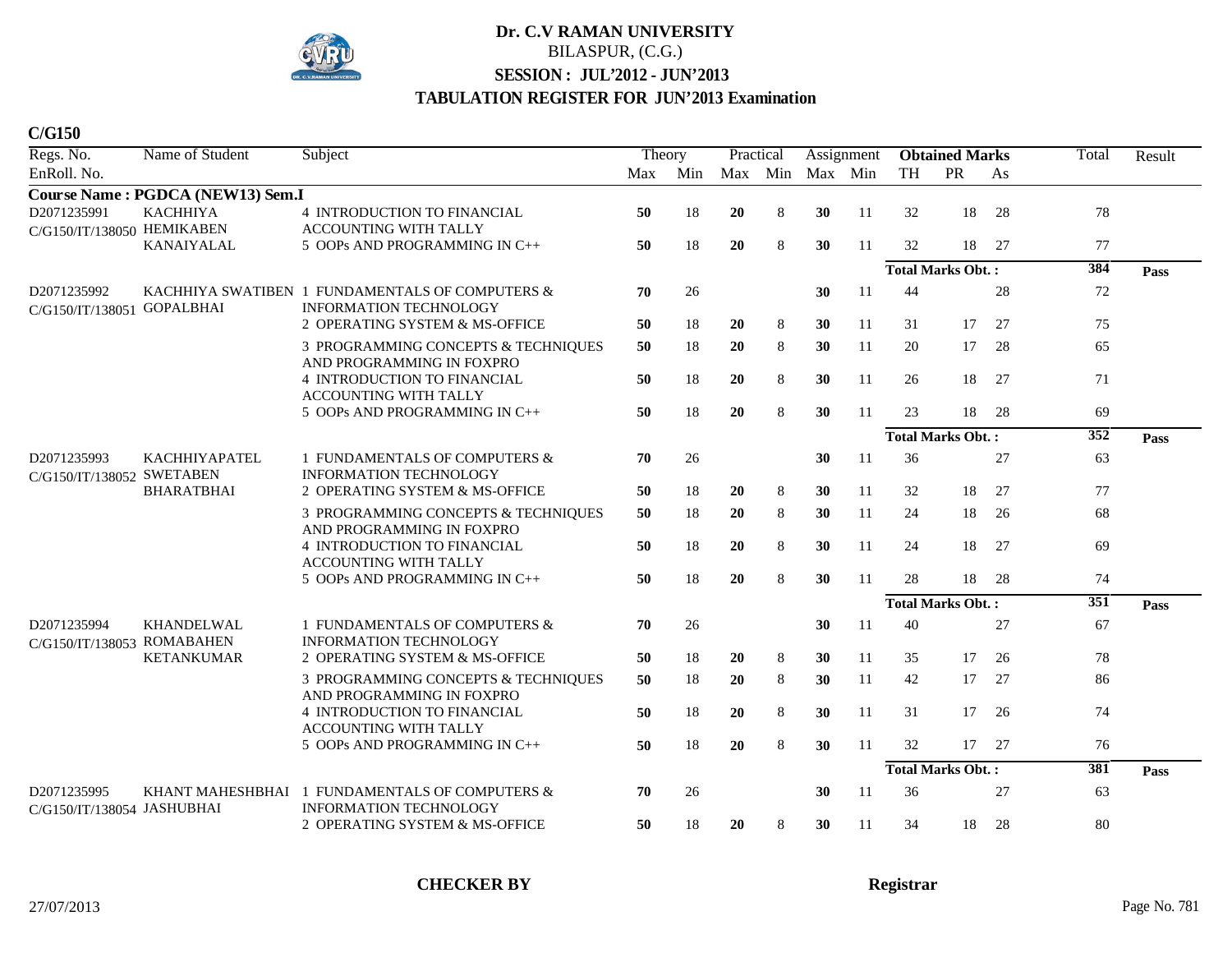

| Regs. No.                                 | Name of Student                                | Subject                                                                           | Theory |     | Practical |         |    | Assignment |           | <b>Obtained Marks</b>    |       | Total | Result |
|-------------------------------------------|------------------------------------------------|-----------------------------------------------------------------------------------|--------|-----|-----------|---------|----|------------|-----------|--------------------------|-------|-------|--------|
| EnRoll. No.                               |                                                |                                                                                   | Max    | Min | Max Min   |         |    | Max Min    | <b>TH</b> | PR                       | As    |       |        |
|                                           | Course Name: PGDCA (NEW13) Sem.I               |                                                                                   |        |     |           |         |    |            |           |                          |       |       |        |
| D2071235995<br>C/G150/IT/138054 JASHUBHAI |                                                | KHANT MAHESHBHAI 3 PROGRAMMING CONCEPTS & TECHNIQUES<br>AND PROGRAMMING IN FOXPRO | 50     | 18  | 20        | 8       | 30 | 11         | 36        | 17                       | 27    | 80    |        |
|                                           |                                                | 4 INTRODUCTION TO FINANCIAL<br>ACCOUNTING WITH TALLY                              | 50     | 18  | 20        | 8       | 30 | 11         | 25        | 17                       | 26    | 68    |        |
|                                           |                                                | 5 OOPs AND PROGRAMMING IN C++                                                     | 50     | 18  | 20        | $\,8\,$ | 30 | 11         | 27        |                          | 17 27 | 71    |        |
|                                           |                                                |                                                                                   |        |     |           |         |    |            |           | <b>Total Marks Obt.:</b> |       | 362   | Pass   |
| D2071235999<br>C/G150/IT/138058           | <b>PANCHAL</b><br><b>KALPESHKUMAR</b>          | 1 FUNDAMENTALS OF COMPUTERS &<br><b>INFORMATION TECHNOLOGY</b>                    | 70     | 26  |           |         | 30 | 11         | 36        |                          | 28    | 64    |        |
|                                           | <b>MAFATLAL</b>                                | 2 OPERATING SYSTEM & MS-OFFICE                                                    | 50     | 18  | 20        | 8       | 30 | 11         | 24        | 18                       | 26    | 68    |        |
|                                           |                                                | 3 PROGRAMMING CONCEPTS & TECHNIQUES<br>AND PROGRAMMING IN FOXPRO                  | 50     | 18  | 20        | 8       | 30 | 11         | 28        | 18                       | 27    | 73    |        |
|                                           |                                                | 4 INTRODUCTION TO FINANCIAL<br>ACCOUNTING WITH TALLY                              | 50     | 18  | 20        | $\,8\,$ | 30 | 11         | 18        | 18                       | 27    | 63    |        |
|                                           |                                                | 5 OOPs AND PROGRAMMING IN C++                                                     | 50     | 18  | 20        | 8       | 30 | 11         | 27        | 18                       | 28    | 73    |        |
|                                           |                                                |                                                                                   |        |     |           |         |    |            |           | <b>Total Marks Obt.:</b> |       | 341   | Pass   |
| D2071236000                               | <b>PARMAR</b><br>C/G150/IT/138059 TARULATTABEN | 1 FUNDAMENTALS OF COMPUTERS &<br><b>INFORMATION TECHNOLOGY</b>                    | 70     | 26  |           |         | 30 | 11         | 34        |                          | 27    | 61    |        |
|                                           | <b>BABUBHAI</b>                                | 2 OPERATING SYSTEM & MS-OFFICE                                                    | 50     | 18  | <b>20</b> | 8       | 30 | 11         | 33        | 18                       | 27    | 78    |        |
|                                           |                                                | 3 PROGRAMMING CONCEPTS & TECHNIQUES<br>AND PROGRAMMING IN FOXPRO                  | 50     | 18  | 20        | 8       | 30 | 11         | 30        | 18                       | 27    | 75    |        |
|                                           |                                                | <b>4 INTRODUCTION TO FINANCIAL</b><br><b>ACCOUNTING WITH TALLY</b>                | 50     | 18  | 20        | 8       | 30 | 11         | 20        | 18                       | 27    | 65    |        |
|                                           |                                                | 5 OOPs AND PROGRAMMING IN C++                                                     | 50     | 18  | 20        | 8       | 30 | 11         | 22        | 18                       | 27    | 67    |        |
|                                           |                                                |                                                                                   |        |     |           |         |    |            |           | <b>Total Marks Obt.:</b> |       | 346   | Pass   |
| D2071236002<br>C/G150/IT/138060 DEVABHAI  | PATEL ANILKUMAR                                | 1 FUNDAMENTALS OF COMPUTERS &<br><b>INFORMATION TECHNOLOGY</b>                    | 70     | 26  |           |         | 30 | 11         | 36        |                          | 28    | 64    |        |
|                                           |                                                | 2 OPERATING SYSTEM & MS-OFFICE                                                    | 50     | 18  | 20        | 8       | 30 | 11         | 34        | 17                       | 27    | 78    |        |
|                                           |                                                | 3 PROGRAMMING CONCEPTS & TECHNIQUES<br>AND PROGRAMMING IN FOXPRO                  | 50     | 18  | 20        | 8       | 30 | 11         | 21        | 18                       | 26    | 65    |        |
|                                           |                                                | 4 INTRODUCTION TO FINANCIAL<br>ACCOUNTING WITH TALLY                              | 50     | 18  | 20        | 8       | 30 | 11         | 24        | 17                       | 27    | 68    |        |
|                                           |                                                | 5 OOPs AND PROGRAMMING IN C++                                                     | 50     | 18  | 20        | 8       | 30 | 11         | 32        |                          | 18 27 | 77    |        |
|                                           |                                                |                                                                                   |        |     |           |         |    |            |           | <b>Total Marks Obt.:</b> |       | 352   | Pass   |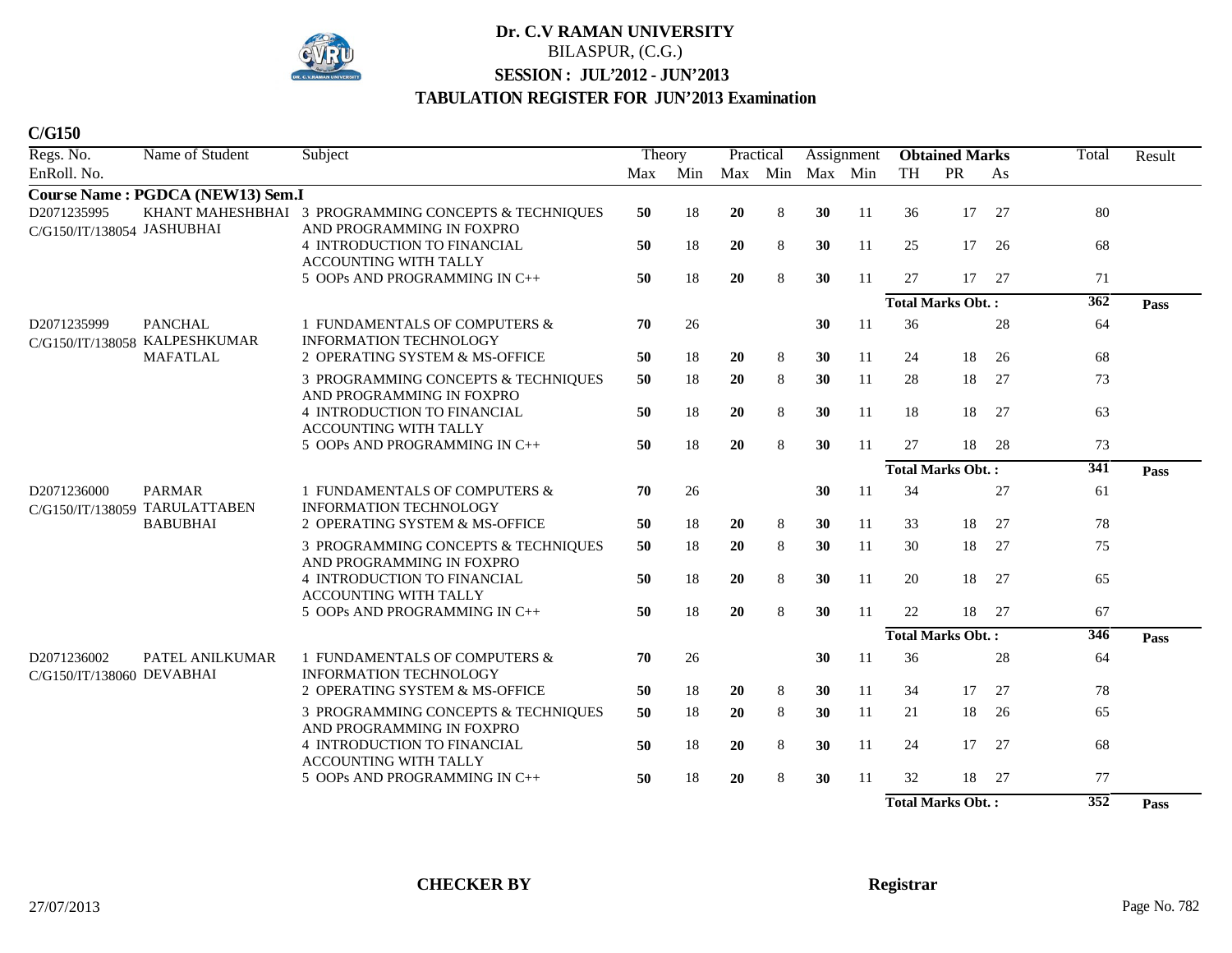

| Regs. No.                                  | Name of Student                                      | Subject                                                                          |     | Theory |     | Practical |         | Assignment |           | <b>Obtained Marks</b>    |    | Total | Result |
|--------------------------------------------|------------------------------------------------------|----------------------------------------------------------------------------------|-----|--------|-----|-----------|---------|------------|-----------|--------------------------|----|-------|--------|
| EnRoll. No.                                |                                                      |                                                                                  | Max | Min    | Max | Min       | Max Min |            | <b>TH</b> | PR                       | As |       |        |
|                                            | Course Name: PGDCA (NEW13) Sem.I                     |                                                                                  |     |        |     |           |         |            |           |                          |    |       |        |
| D2071236005<br>C/G150/IT/138063 PRAVINBHAI |                                                      | PATEL RITESHKUMAR 1 FUNDAMENTALS OF COMPUTERS &<br><b>INFORMATION TECHNOLOGY</b> | 70  | 26     |     |           | 30      | 11         | 42        |                          | 28 | 70    |        |
|                                            |                                                      | 2 OPERATING SYSTEM & MS-OFFICE                                                   | 50  | 18     | 20  | 8         | 30      | 11         | 26        | 17                       | 28 | 71    |        |
|                                            |                                                      | 3 PROGRAMMING CONCEPTS & TECHNIQUES<br>AND PROGRAMMING IN FOXPRO                 | 50  | 18     | 20  | 8         | 30      | 11         | 20        | 18                       | 27 | 65    |        |
|                                            |                                                      | <b>4 INTRODUCTION TO FINANCIAL</b><br>ACCOUNTING WITH TALLY                      | 50  | 18     | 20  | 8         | 30      | 11         | 19        | 18                       | 27 | 64    |        |
|                                            |                                                      | 5 OOPs AND PROGRAMMING IN C++                                                    | 50  | 18     | 20  | 8         | 30      | 11         | 20        | 18                       | 27 | 65    |        |
|                                            |                                                      |                                                                                  |     |        |     |           |         |            |           | <b>Total Marks Obt.:</b> |    | 335   | Pass   |
| D2071236008<br>C/G150/IT/138065 NAJIRKHAN  | PATHAN ASIFKHAN                                      | 1 FUNDAMENTALS OF COMPUTERS &<br><b>INFORMATION TECHNOLOGY</b>                   | 70  | 26     |     |           | 30      | 11         | 35        |                          | 28 | 63    |        |
|                                            |                                                      | 2 OPERATING SYSTEM & MS-OFFICE                                                   | 50  | 18     | 20  | 8         | 30      | 11         | 34        | 18                       | 28 | 80    |        |
|                                            |                                                      | 3 PROGRAMMING CONCEPTS & TECHNIQUES<br>AND PROGRAMMING IN FOXPRO                 | 50  | 18     | 20  | 8         | 30      | 11         | 37        | 17                       | 28 | 82    |        |
|                                            |                                                      | 4 INTRODUCTION TO FINANCIAL<br><b>ACCOUNTING WITH TALLY</b>                      | 50  | 18     | 20  | 8         | 30      | 11         | 29        | 17                       | 27 | 73    |        |
|                                            |                                                      | 5 OOPs AND PROGRAMMING IN C++                                                    | 50  | 18     | 20  | 8         | 30      | 11         | 26        | 17                       | 26 | 69    |        |
|                                            |                                                      |                                                                                  |     |        |     |           |         |            |           | <b>Total Marks Obt.:</b> |    | 367   | Pass   |
| D2071236012                                | PRAJAPATI<br>C/G150/IT/138067 RAKESHKUMAR            | 1 FUNDAMENTALS OF COMPUTERS &<br><b>INFORMATION TECHNOLOGY</b>                   | 70  | 26     |     |           | 30      | 11         | 34        |                          | 28 | 62    |        |
|                                            | <b>CHHAGANBHAI</b>                                   | 2 OPERATING SYSTEM & MS-OFFICE                                                   | 50  | 18     | 20  | 8         | 30      | 11         | 31        | 17                       | 27 | 75    |        |
|                                            |                                                      | 3 PROGRAMMING CONCEPTS & TECHNIQUES<br>AND PROGRAMMING IN FOXPRO                 | 50  | 18     | 20  | 8         | 30      | 11         | 28        | 18                       | 27 | 73    |        |
|                                            |                                                      | 4 INTRODUCTION TO FINANCIAL<br><b>ACCOUNTING WITH TALLY</b>                      | 50  | 18     | 20  | $\,8\,$   | 30      | 11         | 28        | 18                       | 27 | 73    |        |
|                                            |                                                      | 5 OOPs AND PROGRAMMING IN C++                                                    | 50  | 18     | 20  | 8         | 30      | 11         | 34        | 18                       | 27 | 79    |        |
|                                            |                                                      |                                                                                  |     |        |     |           |         |            |           | <b>Total Marks Obt.:</b> |    | 362   | Pass   |
| D2071236013                                | <b>RAJ HETALBEN</b><br>C/G150/IT/138068 RAJENDRASINH | 1 FUNDAMENTALS OF COMPUTERS &<br><b>INFORMATION TECHNOLOGY</b>                   | 70  | 26     |     |           | 30      | 11         | 34        |                          | 27 | 61    |        |
|                                            |                                                      | 2 OPERATING SYSTEM & MS-OFFICE                                                   | 50  | 18     | 20  | 8         | 30      | 11         | 30        | 17                       | 28 | 75    |        |
|                                            |                                                      | 3 PROGRAMMING CONCEPTS & TECHNIQUES<br>AND PROGRAMMING IN FOXPRO                 | 50  | 18     | 20  | 8         | 30      | 11         | 23        | 17                       | 27 | 67    |        |
|                                            |                                                      | <b>4 INTRODUCTION TO FINANCIAL</b><br><b>ACCOUNTING WITH TALLY</b>               | 50  | 18     | 20  | 8         | 30      | 11         | 21        | 17                       | 27 | 65    |        |
|                                            |                                                      | 5 OOPs AND PROGRAMMING IN C++                                                    | 50  | 18     | 20  | 8         | 30      | 11         | 23        | 18                       | 27 | 68    |        |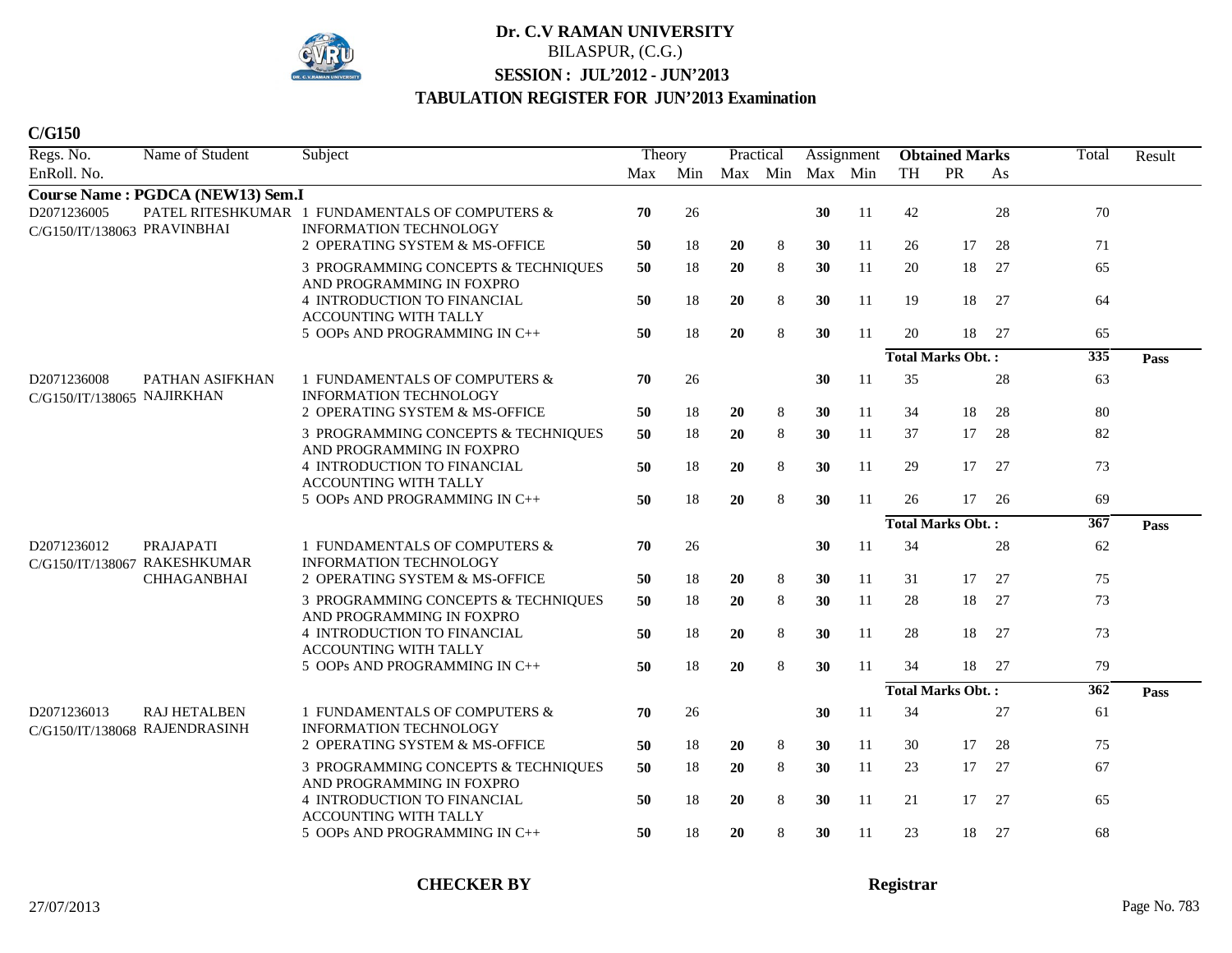

| Regs. No.                       | Name of Student                                         | Subject                                                          | Theory |                         | Practical |         |    | Assignment    |    | <b>Obtained Marks</b>    |        | Total            | Result |
|---------------------------------|---------------------------------------------------------|------------------------------------------------------------------|--------|-------------------------|-----------|---------|----|---------------|----|--------------------------|--------|------------------|--------|
| EnRoll. No.                     |                                                         |                                                                  |        | Max Min Max Min Max Min |           |         |    |               | TH | PR                       | As     |                  |        |
|                                 | Course Name: PGDCA (NEW13) Sem.I                        |                                                                  |        |                         |           |         |    |               |    |                          |        |                  |        |
| D2071236013                     | <b>RAJ HETALBEN</b>                                     |                                                                  |        |                         |           |         |    |               |    | <b>Total Marks Obt.:</b> |        | 336              | Pass   |
| 626459476138068                 | RAJENDRASINH<br>SOLANKI VIJAYSINH                       | 1 FUNDAMENTALS OF COMPUTERS &                                    | 70     | 26                      |           |         | 30 | -11           | 29 |                          | 27     | 56               |        |
|                                 | C/G150/IT/138072 RAJENDRASINH                           | <b>INFORMATION TECHNOLOGY</b><br>2 OPERATING SYSTEM & MS-OFFICE  | 50     | 18                      | <b>20</b> | 8       | 30 | 11            | 25 | 18                       | 27     | 70               |        |
|                                 |                                                         | 3 PROGRAMMING CONCEPTS & TECHNIQUES                              | 50     | 18                      | 20        | 8       | 30 | 11            | 20 | 18                       | 27     | 65               |        |
|                                 |                                                         | AND PROGRAMMING IN FOXPRO                                        |        |                         |           |         |    |               |    |                          |        |                  |        |
|                                 |                                                         | 4 INTRODUCTION TO FINANCIAL<br>ACCOUNTING WITH TALLY             | 50     | 18                      | 20        | 8       | 30 | 11            | 19 | 17                       | 28     | 64               |        |
|                                 |                                                         | 5 OOPs AND PROGRAMMING IN C++                                    | 50     | 18                      | 20        | 8       | 30 | 11            | 29 | 18                       | 27     | 74               |        |
|                                 |                                                         |                                                                  |        |                         |           |         |    |               |    | <b>Total Marks Obt.:</b> |        | 329              | Pass   |
| D2071236018                     | <b>SONVANE KHUSHBU</b><br>C/G150/IT/138073 RAJENDRABHAI | 1 FUNDAMENTALS OF COMPUTERS &<br><b>INFORMATION TECHNOLOGY</b>   | 70     | 26                      |           |         | 30 | 11            | 44 |                          | 27     | 71               |        |
|                                 |                                                         | 2 OPERATING SYSTEM & MS-OFFICE                                   | 50     | 18                      | <b>20</b> | 8       | 30 | 11            | 35 | 18                       | 27     | 80               |        |
|                                 |                                                         | 3 PROGRAMMING CONCEPTS & TECHNIQUES<br>AND PROGRAMMING IN FOXPRO | 50     | 18                      | 20        | 8       | 30 | 11            | 24 | 17                       | 27     | 68               |        |
|                                 |                                                         | <b>4 INTRODUCTION TO FINANCIAL</b>                               | 50     | 18                      | 20        | 8       | 30 | 11            | 28 | 18                       | 27     | 73               |        |
|                                 |                                                         | <b>ACCOUNTING WITH TALLY</b><br>5 OOPs AND PROGRAMMING IN C++    | 50     | 18                      | 20        | 8       | 30 | 11            | 34 | 17                       | 27     | 78               |        |
|                                 |                                                         |                                                                  |        |                         |           |         |    |               |    | <b>Total Marks Obt.:</b> |        | 370              | Pass   |
| D2071236019<br>C/G150/IT/138074 | <b>THAKOR</b><br>ARVINDKUMAR                            | 1 FUNDAMENTALS OF COMPUTERS &<br><b>INFORMATION TECHNOLOGY</b>   | 70     | 26                      |           |         | 30 | <sup>11</sup> | 41 |                          | $27\,$ | 68               |        |
|                                 | <b>RAYSINH</b>                                          | 2 OPERATING SYSTEM & MS-OFFICE                                   | 50     | 18                      | 20        | 8       | 30 | 11            | 29 | 17                       | 27     | 73               |        |
|                                 |                                                         | 3 PROGRAMMING CONCEPTS & TECHNIQUES<br>AND PROGRAMMING IN FOXPRO | 50     | 18                      | 20        | 8       | 30 | 11            | 26 | 18                       | 27     | 71               |        |
|                                 |                                                         | 4 INTRODUCTION TO FINANCIAL<br><b>ACCOUNTING WITH TALLY</b>      | 50     | 18                      | 20        | 8       | 30 | 11            | 23 | 17                       | 27     | 67               |        |
|                                 |                                                         | 5 OOPs AND PROGRAMMING IN C++                                    | 50     | 18                      | 20        | $\,8\,$ | 30 | 11            | 29 | 17                       | 27     | 73               |        |
|                                 |                                                         |                                                                  |        |                         |           |         |    |               |    | <b>Total Marks Obt.:</b> |        | $\overline{352}$ | Pass   |
| D2071236021<br>C/G150/IT/138076 | <b>THAKOR</b><br>YOGESHKUMAR                            | 1 FUNDAMENTALS OF COMPUTERS &<br><b>INFORMATION TECHNOLOGY</b>   | 70     | 26                      |           |         | 30 | 11            | 32 |                          | 27     | 59               |        |
|                                 | <b>HARSHADBHAI</b>                                      | 2 OPERATING SYSTEM & MS-OFFICE                                   | 50     | 18                      | <b>20</b> | 8       | 30 | 11            | 26 | 18                       | 27     | 71               |        |
|                                 |                                                         | 3 PROGRAMMING CONCEPTS & TECHNIQUES<br>AND PROGRAMMING IN FOXPRO | 50     | 18                      | 20        | 8       | 30 | 11            | 30 | 18                       | 27     | 75               |        |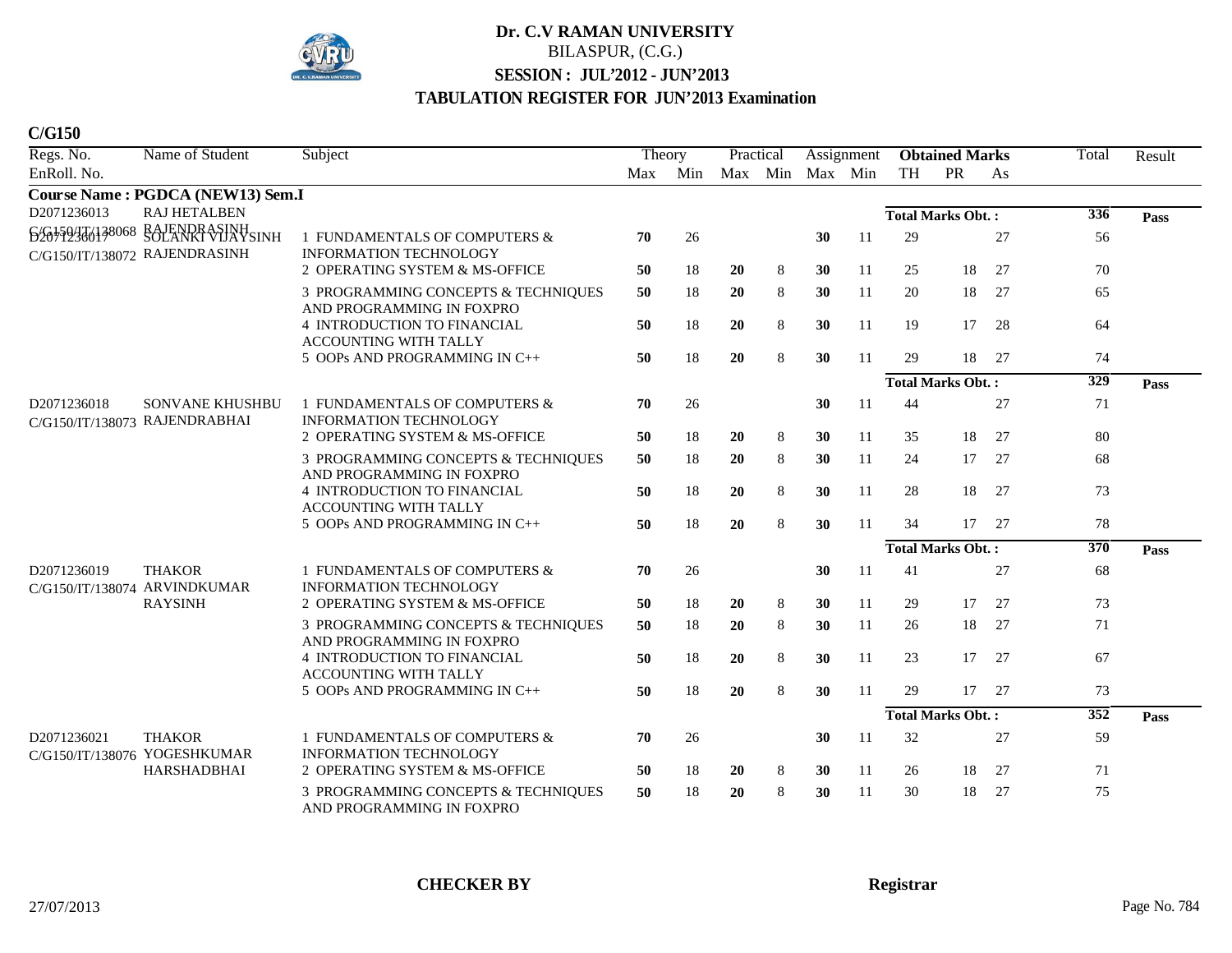

**C/G150**

| Regs. No.                                 | Name of Student                                    | Subject                                                          | Theory |     | Practical  |     |         | Assignment    |           | <b>Obtained Marks</b>    |    | Total | Result |
|-------------------------------------------|----------------------------------------------------|------------------------------------------------------------------|--------|-----|------------|-----|---------|---------------|-----------|--------------------------|----|-------|--------|
| EnRoll. No.                               |                                                    |                                                                  | Max    | Min | Max        | Min | Max Min |               | <b>TH</b> | PR                       | As |       |        |
|                                           | Course Name: PGDCA (NEW13) Sem.I                   |                                                                  |        |     |            |     |         |               |           |                          |    |       |        |
| D2071236021                               | <b>THAKOR</b>                                      | 4 INTRODUCTION TO FINANCIAL<br><b>ACCOUNTING WITH TALLY</b>      | 50     | 18  | 20         | 8   | 30      | 11            | 22        | 18                       | 27 | 67    |        |
|                                           | C/G150/IT/138076 YOGESHKUMAR<br><b>HARSHADBHAI</b> | 5 OOPs AND PROGRAMMING IN C++                                    | 50     | 18  | 20         | 8   | 30      | 11            | 19        | 18                       | 27 | 64    |        |
|                                           |                                                    |                                                                  |        |     |            |     |         |               |           | <b>Total Marks Obt.:</b> |    | 336   | Pass   |
| D2071236022<br>C/G150/IT/138077           | <b>VASAVA</b><br><b>HARNISHKUMAR</b>               | 1 FUNDAMENTALS OF COMPUTERS &<br><b>INFORMATION TECHNOLOGY</b>   | 70     | 26  |            |     | 30      | 11            | 32        |                          | 28 | 60    |        |
|                                           | <b>CHHAGANBHAI</b>                                 | 2 OPERATING SYSTEM & MS-OFFICE                                   | 50     | 18  | 20         | 8   | 30      | 11            | 29        | 18                       | 28 | 75    |        |
|                                           |                                                    | 3 PROGRAMMING CONCEPTS & TECHNIQUES<br>AND PROGRAMMING IN FOXPRO | 50     | 18  | 20         | 8   | 30      | 11            | 29        | 18                       | 27 | 74    |        |
|                                           |                                                    | 4 INTRODUCTION TO FINANCIAL<br>ACCOUNTING WITH TALLY             | 50     | 18  | 20         | 8   | 30      | 11            | 19        | 17                       | 28 | 64    |        |
|                                           |                                                    | 5 OOPs AND PROGRAMMING IN C++                                    | 50     | 18  | 20         | 8   | 30      | 11            | 24        | 18                       | 28 | 70    |        |
|                                           |                                                    |                                                                  |        |     |            |     |         |               |           | <b>Total Marks Obt.:</b> |    | 343   | Pass   |
| D2071236023<br>C/G150/IT/138078 VAKTUSINH | <b>ZALA HIRALBEN</b>                               | 1 FUNDAMENTALS OF COMPUTERS &<br><b>INFORMATION TECHNOLOGY</b>   | 70     | 26  |            |     | 30      | <sup>11</sup> | 37        |                          | 28 | 65    |        |
|                                           |                                                    | 2 OPERATING SYSTEM & MS-OFFICE                                   | 50     | 18  | <b>20</b>  | 8   | 30      | 11            | 38        | 17                       | 27 | 82    |        |
|                                           |                                                    | 3 PROGRAMMING CONCEPTS & TECHNIQUES<br>AND PROGRAMMING IN FOXPRO | 50     | 18  | 20         | 8   | 30      | 11            | 25        | 17                       | 27 | 69    |        |
|                                           |                                                    | 4 INTRODUCTION TO FINANCIAL<br><b>ACCOUNTING WITH TALLY</b>      | 50     | 18  | 20         | 8   | 30      | 11            | 25        | 18                       | 28 | 71    |        |
|                                           |                                                    | 5 OOPs AND PROGRAMMING IN C++                                    | 50     | 18  | 20         | 8   | 30      | 11            | 28        | 17                       | 28 | 73    |        |
|                                           |                                                    |                                                                  |        |     |            |     |         |               |           | <b>Total Marks Obt.:</b> |    | 360   | Pass   |
|                                           | <b>Course Name: PGDCA (NEW13) Sem.II</b>           |                                                                  |        |     |            |     |         |               |           |                          |    |       |        |
| B1071201594                               |                                                    | ZALA MUKESHKUMAR 6 SYSTEM ANALYSIS AND DESIGN                    | 50     | 18  | 20         | 8   | 30      | 11            | 20        | 17                       | 27 | 64    |        |
| C/G150/IT/131166                          |                                                    | 7 RDBMS AND SQL                                                  | 50     | 18  | 20         | 8   | 30      | 11            | 36        | 17                       | 27 | 80    |        |
|                                           |                                                    | 8 PROGRAMMING IN VISUAL BASIC .NET                               | 50     | 18  | 20         | 8   | 30      | 11            | 38        | 17                       | 28 | 83    |        |
|                                           |                                                    | 9 INTRODUCTION TO INTERNET AND WEB<br><b>TECHNOLOGY</b>          | 50     | 18  | 20         | 8   | 30      | 11            | 30        | 17                       | 27 | 74    |        |
|                                           |                                                    | 10 PROJECT                                                       |        |     | <b>100</b> | 36  |         |               |           | 90                       |    | 90    |        |
|                                           |                                                    |                                                                  |        |     |            |     |         |               |           | <b>Total Marks Obt.:</b> |    | 391   | Pass   |
| B1071201595                               |                                                    | PATEL AYUSHIBAHEN 6 SYSTEM ANALYSIS AND DESIGN                   | 50     | 18  | 20         | 8   | 30      | 11            | 31        | 17                       | 27 | 75    |        |
| C/G150/IT/131167                          |                                                    | 7 RDBMS AND SQL                                                  | 50     | 18  | 20         | 8   | 30      | -11           | 35        | 17                       | 27 | 79    |        |
|                                           |                                                    | 8 PROGRAMMING IN VISUAL BASIC .NET                               | 50     | 18  | 20         | 8   | 30      | 11            | 37        | 17                       | 27 | 81    |        |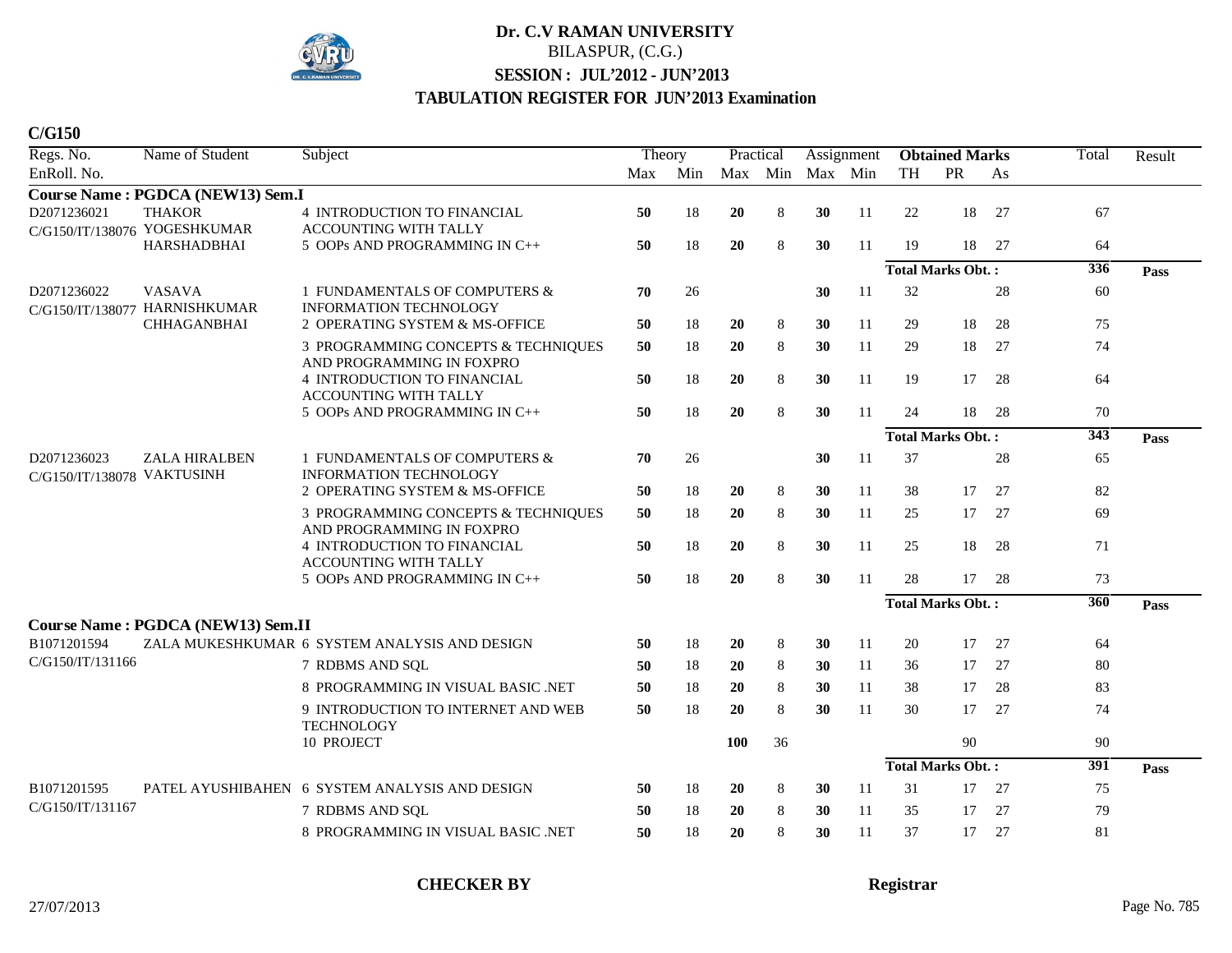

| Regs. No.                       | Name of Student                   | Subject                                                                   | Theory |     | Practical  |     |         | Assignment |    | <b>Obtained Marks</b>    |    | Total            | Result |
|---------------------------------|-----------------------------------|---------------------------------------------------------------------------|--------|-----|------------|-----|---------|------------|----|--------------------------|----|------------------|--------|
| EnRoll. No.                     |                                   |                                                                           | Max    | Min | Max        | Min | Max Min |            | TH | PR                       | As |                  |        |
|                                 | Course Name: PGDCA (NEW13) Sem.II |                                                                           |        |     |            |     |         |            |    |                          |    |                  |        |
| B1071201595<br>C/G150/IT/131167 |                                   | PATEL AYUSHIBAHEN 9 INTRODUCTION TO INTERNET AND WEB<br><b>TECHNOLOGY</b> | 50     | 18  | 20         | 8   | 30      | 11         | 26 | 17                       | 27 | 70               |        |
|                                 |                                   | 10 PROJECT                                                                |        |     | <b>100</b> | 36  |         |            |    | 88                       |    | 88               |        |
|                                 |                                   |                                                                           |        |     |            |     |         |            |    | <b>Total Marks Obt.:</b> |    | 393              | Pass   |
| B1071201596                     | <b>PARMAR</b>                     | 6 SYSTEM ANALYSIS AND DESIGN                                              | 50     | 18  | 20         | 8   | 30      | 11         | 23 | 17                       | 27 | 67               |        |
|                                 | C/G150/IT/131168 BHUPENDRASINH    | 7 RDBMS AND SQL                                                           | 50     | 18  | 20         | 8   | 30      | 11         | 35 | 17                       | 27 | 79               |        |
|                                 |                                   | 8 PROGRAMMING IN VISUAL BASIC .NET                                        | 50     | 18  | 20         | 8   | 30      | 11         | 31 | 17                       | 28 | 76               |        |
|                                 |                                   | 9 INTRODUCTION TO INTERNET AND WEB                                        | 50     | 18  | 20         | 8   | 30      | 11         | 23 | 16                       | 28 | 67               |        |
|                                 |                                   | <b>TECHNOLOGY</b>                                                         |        |     |            |     |         |            |    |                          |    |                  |        |
|                                 |                                   | 10 PROJECT                                                                |        |     | 100        | 36  |         |            |    | 85                       |    | 85               |        |
|                                 |                                   |                                                                           |        |     |            |     |         |            |    | <b>Total Marks Obt.:</b> |    | $\overline{374}$ | Pass   |
| B1071201602                     | PARMAR BINAL                      | <b>6 SYSTEM ANALYSIS AND DESIGN</b>                                       | 50     | 18  | 20         | 8   | 30      | 11         | 28 | 17                       | 27 | 72               |        |
| C/G150/IT/131174                |                                   | 7 RDBMS AND SOL                                                           | 50     | 18  | 20         | 8   | 30      | 11         | 32 | 17                       | 28 | 77               |        |
|                                 |                                   | 8 PROGRAMMING IN VISUAL BASIC .NET                                        | 50     | 18  | <b>20</b>  | 8   | 30      | 11         | 33 | 18                       | 27 | 78               |        |
|                                 |                                   | 9 INTRODUCTION TO INTERNET AND WEB<br><b>TECHNOLOGY</b>                   | 50     | 18  | 20         | 8   | 30      | 11         | 23 | 18                       | 27 | 68               |        |
|                                 |                                   | 10 PROJECT                                                                |        |     | 100        | 36  |         |            |    | 90                       |    | 90               |        |
|                                 |                                   |                                                                           |        |     |            |     |         |            |    | <b>Total Marks Obt.:</b> |    | 385              | Pass   |
| D2071235986                     | <b>BHATT NACIKETA</b>             | <b>6 SYSTEM ANALYSIS AND DESIGN</b>                                       | 50     | 18  | 20         | 8   | 30      | 11         | 28 | 17                       | 28 | 73               |        |
| C/G150/IT/138046 PANKAJBHAI     |                                   | 7 RDBMS AND SQL                                                           | 50     | 18  | 20         | 8   | 30      | 11         | 27 | 16                       | 28 | 71               |        |
|                                 |                                   | 8 PROGRAMMING IN VISUAL BASIC .NET                                        | 50     | 18  | 20         | 8   | 30      | 11         | 31 | 18                       | 27 | 76               |        |
|                                 |                                   | 9 INTRODUCTION TO INTERNET AND WEB<br><b>TECHNOLOGY</b>                   | 50     | 18  | 20         | 8   | 30      | 11         | 24 | 17                       | 28 | 69               |        |
|                                 |                                   | 10 PROJECT                                                                |        |     | 100        | 36  |         |            |    | 90                       |    | 90               |        |
|                                 |                                   |                                                                           |        |     |            |     |         |            |    | <b>Total Marks Obt.:</b> |    | 379              | Pass   |
| D2071235990                     |                                   | JOSHI HARDIKKUMAR 6 SYSTEM ANALYSIS AND DESIGN                            | 50     | 18  | 20         | 8   | 30      | 11         | 26 | 17                       | 28 | 71               |        |
|                                 | C/G150/IT/138049 NARENDRAKUMAR    | 7 RDBMS AND SQL                                                           | 50     | 18  | 20         | 8   | 30      | 11         | 28 | 18                       | 26 | 72               |        |
|                                 |                                   | 8 PROGRAMMING IN VISUAL BASIC .NET                                        | 50     | 18  | 20         | 8   | 30      | 11         | 30 | 18                       | 28 | 76               |        |
|                                 |                                   | 9 INTRODUCTION TO INTERNET AND WEB<br><b>TECHNOLOGY</b>                   | 50     | 18  | 20         | 8   | 30      | 11         | 25 | 17                       | 28 | 70               |        |
|                                 |                                   | 10 PROJECT                                                                |        |     | <b>100</b> | 36  |         |            |    | 91                       |    | 91               |        |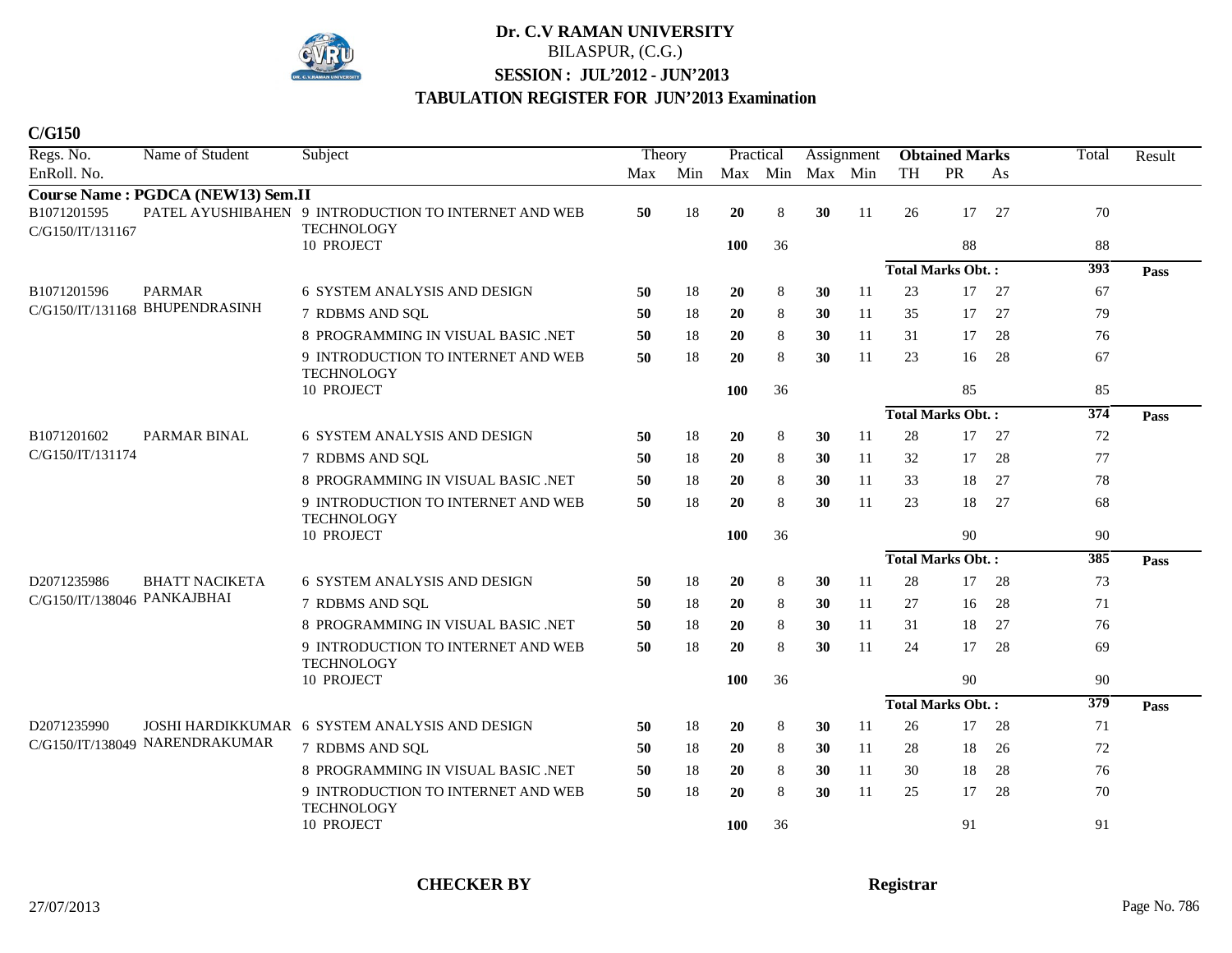

| Regs. No.                  | Name of Student                   | Subject                                                 | Theory |         | Practical  |                 |    | Assignment    |           | <b>Obtained Marks</b>    |    | Total            | Result |
|----------------------------|-----------------------------------|---------------------------------------------------------|--------|---------|------------|-----------------|----|---------------|-----------|--------------------------|----|------------------|--------|
| EnRoll. No.                |                                   |                                                         |        | Max Min |            | Max Min Max Min |    |               | <b>TH</b> | PR                       | As |                  |        |
|                            | Course Name: PGDCA (NEW13) Sem.II |                                                         |        |         |            |                 |    |               |           |                          |    |                  |        |
|                            |                                   |                                                         |        |         |            |                 |    |               |           | <b>Total Marks Obt.:</b> |    | 380              | Pass   |
| D2071235992                |                                   | KACHHIYA SWATIBEN 6 SYSTEM ANALYSIS AND DESIGN          | 50     | 18      | 20         | $\,8\,$         | 30 | 11            | 32        | 17                       | 27 | 76               |        |
| C/G150/IT/138051 GOPALBHAI |                                   | 7 RDBMS AND SQL                                         | 50     | 18      | 20         | 8               | 30 | 11            | 36        | 17                       | 27 | 80               |        |
|                            |                                   | 8 PROGRAMMING IN VISUAL BASIC .NET                      | 50     | 18      | 20         | $\,8\,$         | 30 | <sup>11</sup> | 34        | 18                       | 27 | 79               |        |
|                            |                                   | 9 INTRODUCTION TO INTERNET AND WEB<br><b>TECHNOLOGY</b> | 50     | 18      | <b>20</b>  | 8               | 30 | 11            | 29        | 17                       | 27 | 73               |        |
|                            |                                   | 10 PROJECT                                              |        |         | 100        | 36              |    |               |           | 90                       |    | 90               |        |
|                            |                                   |                                                         |        |         |            |                 |    |               |           | <b>Total Marks Obt.:</b> |    | 398              | Pass   |
| D2071235993                | <b>KACHHIYAPATEL</b>              | <b>6 SYSTEM ANALYSIS AND DESIGN</b>                     | 50     | 18      | 20         | 8               | 30 | 11            | 26        | 18                       | 27 | 71               |        |
| C/G150/IT/138052 SWETABEN  | <b>BHARATBHAI</b>                 | 7 RDBMS AND SQL                                         | 50     | 18      | 20         | 8               | 30 | <sup>11</sup> | 30        | 18                       | 17 | 65               |        |
|                            |                                   | 8 PROGRAMMING IN VISUAL BASIC .NET                      | 50     | 18      | 20         | 8               | 30 | 11            | 37        | 17                       | 27 | 81               |        |
|                            |                                   | 9 INTRODUCTION TO INTERNET AND WEB<br><b>TECHNOLOGY</b> | 50     | 18      | 20         | 8               | 30 | 11            | 29        | 18                       | 27 | 74               |        |
|                            |                                   | 10 PROJECT                                              |        |         | <b>100</b> | 36              |    |               |           | 87                       |    | 87               |        |
|                            |                                   |                                                         |        |         |            |                 |    |               |           | <b>Total Marks Obt.:</b> |    | $\overline{378}$ | Pass   |
| D2071235994                | KHANDELWAL                        | 6 SYSTEM ANALYSIS AND DESIGN                            | 50     | 18      | 20         | 8               | 30 | 11            | 36        | 17                       | 28 | 81               |        |
| C/G150/IT/138053           | <b>ROMABAHEN</b>                  | 7 RDBMS AND SQL                                         | 50     | 18      | 20         | $\,8\,$         | 30 | 11            | 39        | 17                       | 26 | 82               |        |
|                            | <b>KETANKUMAR</b>                 | 8 PROGRAMMING IN VISUAL BASIC .NET                      | 50     | 18      | <b>20</b>  | 8               | 30 | <sup>11</sup> | 36        | 17                       | 27 | 80               |        |
|                            |                                   | 9 INTRODUCTION TO INTERNET AND WEB<br><b>TECHNOLOGY</b> | 50     | 18      | 20         | 8               | 30 | 11            | 38        | 18                       | 27 | 83               |        |
|                            |                                   | 10 PROJECT                                              |        |         | 100        | 36              |    |               |           | 86                       |    | 86               |        |
|                            |                                   |                                                         |        |         |            |                 |    |               |           | <b>Total Marks Obt.:</b> |    | 412              | Pass   |
| D2071235995                |                                   | KHANT MAHESHBHAI 6 SYSTEM ANALYSIS AND DESIGN           | 50     | 18      | <b>20</b>  | 8               | 30 | 11            | 26        | 16                       | 28 | 70               |        |
| C/G150/IT/138054 JASHUBHAI |                                   | 7 RDBMS AND SQL                                         | 50     | 18      | <b>20</b>  | 8               | 30 | 11            | 20        | 18                       | 27 | 65               |        |
|                            |                                   | 8 PROGRAMMING IN VISUAL BASIC .NET                      | 50     | 18      | 20         | 8               | 30 | <sup>11</sup> | 40        | 17                       | 26 | 83               |        |
|                            |                                   | 9 INTRODUCTION TO INTERNET AND WEB<br><b>TECHNOLOGY</b> | 50     | 18      | 20         | $\,8\,$         | 30 | 11            | 38        | 17                       | 28 | 83               |        |
|                            |                                   | 10 PROJECT                                              |        |         | 100        | 36              |    |               |           | 85                       |    | 85               |        |
|                            |                                   |                                                         |        |         |            |                 |    |               |           | <b>Total Marks Obt.:</b> |    | 386              | Pass   |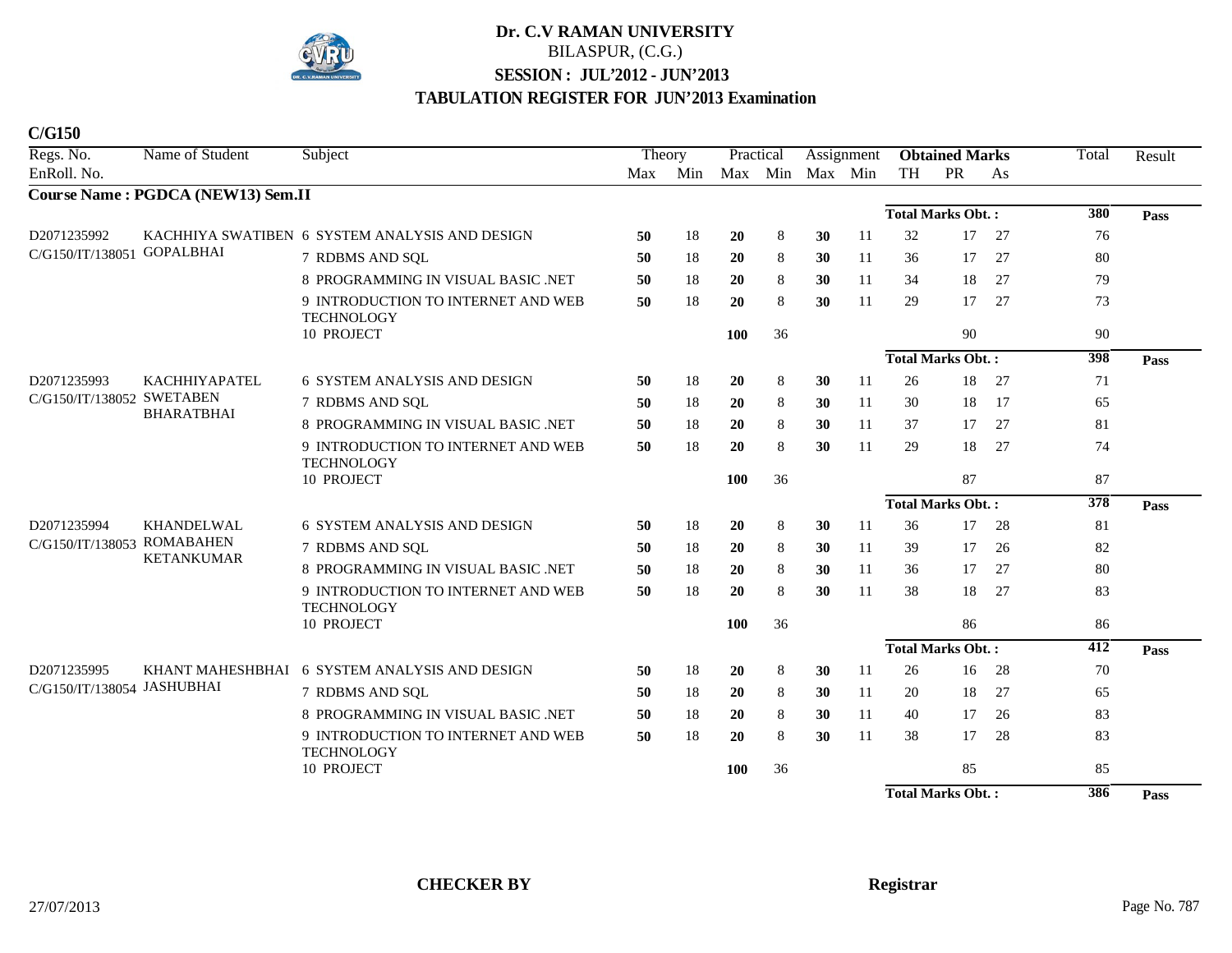

**C/G150**

| Regs. No.                   | Name of Student                   | Subject                                                 | Theory |     | Practical  |    |             | Assignment |           | <b>Obtained Marks</b>    |    | Total | Result |
|-----------------------------|-----------------------------------|---------------------------------------------------------|--------|-----|------------|----|-------------|------------|-----------|--------------------------|----|-------|--------|
| EnRoll. No.                 |                                   |                                                         | Max    | Min | Max        |    | Min Max Min |            | <b>TH</b> | <b>PR</b>                | As |       |        |
|                             | Course Name: PGDCA (NEW13) Sem.II |                                                         |        |     |            |    |             |            |           |                          |    |       |        |
| D2071235997                 | <b>MAKWANA</b>                    | 6 SYSTEM ANALYSIS AND DESIGN                            | 50     | 18  | 20         | 8  | 30          | 11         | 29        | 18                       | 28 | 75    |        |
| C/G150/IT/138056 DIPAKKUMAR | <b>NANJIBHAI</b>                  | 7 RDBMS AND SQL                                         | 50     | 18  | 20         | 8  | 30          | 11         | 32        | 18                       | 27 | 77    |        |
|                             |                                   | 8 PROGRAMMING IN VISUAL BASIC .NET                      | 50     | 18  | 20         | 8  | 30          | 11         | 32        | 18                       | 27 | 77    |        |
|                             |                                   | 9 INTRODUCTION TO INTERNET AND WEB<br><b>TECHNOLOGY</b> | 50     | 18  | 20         | 8  | 30          | 11         | 30        | 18                       | 27 | 75    |        |
|                             |                                   | 10 PROJECT                                              |        |     | 100        | 36 |             |            |           | 88                       |    | 88    |        |
|                             |                                   |                                                         |        |     |            |    |             |            |           | <b>Total Marks Obt.:</b> |    | 392   | Pass   |
| D2071235999                 | <b>PANCHAL</b>                    | <b>6 SYSTEM ANALYSIS AND DESIGN</b>                     | 50     | 18  | 20         | 8  | 30          | 11         | 24        | 17                       | 27 | 68    |        |
|                             | C/G150/IT/138058 KALPESHKUMAR     | 7 RDBMS AND SQL                                         | 50     | 18  | 20         | 8  | 30          | 11         | 37        | 18                       | 27 | 82    |        |
|                             | <b>MAFATLAL</b>                   | 8 PROGRAMMING IN VISUAL BASIC .NET                      | 50     | 18  | 20         | 8  | 30          | 11         | 26        | 18                       | 27 | 71    |        |
|                             |                                   | 9 INTRODUCTION TO INTERNET AND WEB<br><b>TECHNOLOGY</b> | 50     | 18  | 20         | 8  | 30          | 11         | 28        | 18                       | 27 | 73    |        |
|                             |                                   | 10 PROJECT                                              |        |     | 100        | 36 |             |            |           | 90                       |    | 90    |        |
|                             |                                   |                                                         |        |     |            |    |             |            |           | <b>Total Marks Obt.:</b> |    | 384   | Pass   |
| D2071236000                 | <b>PARMAR</b>                     | <b>6 SYSTEM ANALYSIS AND DESIGN</b>                     | 50     | 18  | 20         | 8  | 30          | 11         | 25        | 18                       | 28 | 71    |        |
|                             | C/G150/IT/138059 TARULATTABEN     | 7 RDBMS AND SQL                                         | 50     | 18  | 20         | 8  | 30          | 11         | 32        | 18                       | 26 | 76    |        |
|                             | <b>BABUBHAI</b>                   | 8 PROGRAMMING IN VISUAL BASIC .NET                      | 50     | 18  | 20         | 8  | 30          | 11         | 36        | 17                       | 28 | 81    |        |
|                             |                                   | 9 INTRODUCTION TO INTERNET AND WEB<br><b>TECHNOLOGY</b> | 50     | 18  | 20         | 8  | 30          | 11         | 40        | 18                       | 27 | 85    |        |
|                             |                                   | 10 PROJECT                                              |        |     | <b>100</b> | 36 |             |            |           | 89                       |    | 89    |        |
|                             |                                   |                                                         |        |     |            |    |             |            |           | <b>Total Marks Obt.:</b> |    | 402   | Pass   |
| D2071236002                 | PATEL ANILKUMAR                   | <b>6 SYSTEM ANALYSIS AND DESIGN</b>                     | 50     | 18  | 20         | 8  | 30          | 11         | 29        | 18                       | 27 | 74    |        |
| C/G150/IT/138060 DEVABHAI   |                                   | 7 RDBMS AND SQL                                         | 50     | 18  | 20         | 8  | 30          | 11         | 34        | 18                       | 27 | 79    |        |
|                             |                                   | 8 PROGRAMMING IN VISUAL BASIC .NET                      | 50     | 18  | 20         | 8  | 30          | 11         | 37        | 18                       | 26 | 81    |        |
|                             |                                   | 9 INTRODUCTION TO INTERNET AND WEB                      | 50     | 18  | 20         | 8  | 30          | 11         | 34        | 17                       | 27 | 78    |        |
|                             |                                   | <b>TECHNOLOGY</b><br>10 PROJECT                         |        |     | 100        | 36 |             |            |           | 88                       |    | 88    |        |
|                             |                                   |                                                         |        |     |            |    |             |            |           | <b>Total Marks Obt.:</b> |    | 400   | Pass   |
| D2071236005                 |                                   | PATEL RITESHKUMAR 6 SYSTEM ANALYSIS AND DESIGN          | 50     | 18  | 20         | 8  | 30          | 11         | 27        | 18                       | 27 | 72    |        |
| C/G150/IT/138063 PRAVINBHAI |                                   | 7 RDBMS AND SQL                                         | 50     | 18  | 20         | 8  | 30          | 11         | 32        | 18                       | 27 | 77    |        |
|                             |                                   | 8 PROGRAMMING IN VISUAL BASIC .NET                      | 50     | 18  | 20         | 8  | 30          | 11         | 32        | 17                       | 27 | 76    |        |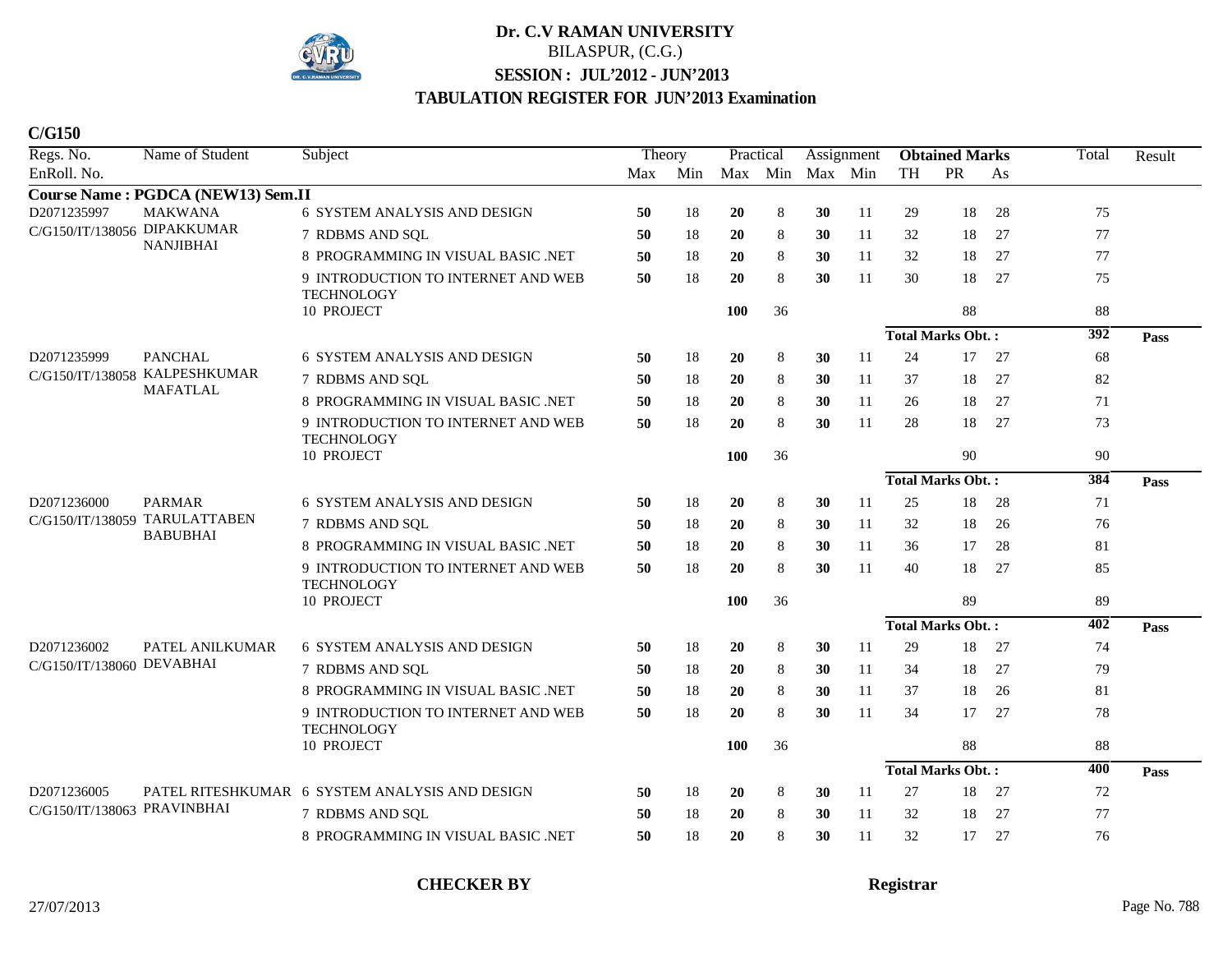

**C/G150**

| Regs. No.                                  | Name of Student                   | Subject                                                                   | Theory |         | Practical       |    |    | Assignment |           | <b>Obtained Marks</b>    |    | Total | Result |
|--------------------------------------------|-----------------------------------|---------------------------------------------------------------------------|--------|---------|-----------------|----|----|------------|-----------|--------------------------|----|-------|--------|
| EnRoll. No.                                |                                   |                                                                           |        | Max Min | Max Min Max Min |    |    |            | <b>TH</b> | PR                       | As |       |        |
|                                            | Course Name: PGDCA (NEW13) Sem.II |                                                                           |        |         |                 |    |    |            |           |                          |    |       |        |
| D2071236005<br>C/G150/IT/138063 PRAVINBHAI |                                   | PATEL RITESHKUMAR 9 INTRODUCTION TO INTERNET AND WEB<br><b>TECHNOLOGY</b> | 50     | 18      | 20              | 8  | 30 | 11         | 34        | 16                       | 27 | 77    |        |
|                                            |                                   | 10 PROJECT                                                                |        |         | 100             | 36 |    |            |           | 89                       |    | 89    |        |
|                                            |                                   |                                                                           |        |         |                 |    |    |            |           | <b>Total Marks Obt.:</b> |    | 391   | Pass   |
| D2071236008                                | PATHAN ASIFKHAN                   | 6 SYSTEM ANALYSIS AND DESIGN                                              | 50     | 18      | 20              | 8  | 30 | 11         | 26        | 18                       | 27 | 71    |        |
| C/G150/IT/138065 NAJIRKHAN                 |                                   | 7 RDBMS AND SOL                                                           | 50     | 18      | <b>20</b>       | 8  | 30 | 11         | 34        | 18                       | 27 | 79    |        |
|                                            |                                   | 8 PROGRAMMING IN VISUAL BASIC .NET                                        | 50     | 18      | 20              | 8  | 30 | 11         | 34        | 18                       | 27 | 79    |        |
|                                            |                                   | 9 INTRODUCTION TO INTERNET AND WEB<br><b>TECHNOLOGY</b>                   | 50     | 18      | 20              | 8  | 30 | 11         | 32        | 17                       | 28 | 77    |        |
|                                            |                                   | 10 PROJECT                                                                |        |         | 100             | 36 |    |            |           | 91                       |    | 91    |        |
|                                            |                                   |                                                                           |        |         |                 |    |    |            |           | <b>Total Marks Obt.:</b> |    | 397   | Pass   |
| D2071236012                                | <b>PRAJAPATI</b>                  | <b>6 SYSTEM ANALYSIS AND DESIGN</b>                                       | 50     | 18      | 20              | 8  | 30 | 11         | 25        | 18                       | 27 | 70    |        |
|                                            | C/G150/IT/138067 RAKESHKUMAR      | 7 RDBMS AND SQL                                                           | 50     | 18      | 20              | 8  | 30 | 11         | 32        | 18                       | 27 | 77    |        |
|                                            | <b>CHHAGANBHAI</b>                | 8 PROGRAMMING IN VISUAL BASIC .NET                                        | 50     | 18      | 20              | 8  | 30 | 11         | 27        | 18                       | 27 | 72    |        |
|                                            |                                   | 9 INTRODUCTION TO INTERNET AND WEB<br><b>TECHNOLOGY</b>                   | 50     | 18      | 20              | 8  | 30 | 11         | 25        | 18                       | 27 | 70    |        |
|                                            |                                   | 10 PROJECT                                                                |        |         | 100             | 36 |    |            |           | 89                       |    | 89    |        |
|                                            |                                   |                                                                           |        |         |                 |    |    |            |           | <b>Total Marks Obt.:</b> |    | 378   | Pass   |
| D2071236013                                | <b>RAJ HETALBEN</b>               | <b>6 SYSTEM ANALYSIS AND DESIGN</b>                                       | 50     | 18      | 20              | 8  | 30 | 11         | 23        | 17                       | 27 | 67    |        |
|                                            | C/G150/IT/138068 RAJENDRASINH     | 7 RDBMS AND SQL                                                           | 50     | 18      | 20              | 8  | 30 | 11         | 28        | 18                       | 27 | 73    |        |
|                                            |                                   | 8 PROGRAMMING IN VISUAL BASIC .NET                                        | 50     | 18      | 20              | 8  | 30 | 11         | 30        | 17                       | 27 | 74    |        |
|                                            |                                   | 9 INTRODUCTION TO INTERNET AND WEB<br><b>TECHNOLOGY</b>                   | 50     | 18      | 20              | 8  | 30 | 11         | 32        | 17                       | 27 | 76    |        |
|                                            |                                   | 10 PROJECT                                                                |        |         | 100             | 36 |    |            |           | 86                       |    | 86    |        |
|                                            |                                   |                                                                           |        |         |                 |    |    |            |           | <b>Total Marks Obt.:</b> |    | 376   | Pass   |
| D2071236017                                | <b>SOLANKI VIJAYSINH</b>          | 6 SYSTEM ANALYSIS AND DESIGN                                              | 50     | 18      | 20              | 8  | 30 | 11         | 21        | 17                       | 27 | 65    |        |
|                                            | C/G150/IT/138072 RAJENDRASINH     | 7 RDBMS AND SQL                                                           | 50     | 18      | 20              | 8  | 30 | 11         | 30        | 18                       | 27 | 75    |        |
|                                            |                                   | 8 PROGRAMMING IN VISUAL BASIC .NET                                        | 50     | 18      | 20              | 8  | 30 | 11         | 28        | 17                       | 28 | 73    |        |
|                                            |                                   | 9 INTRODUCTION TO INTERNET AND WEB<br><b>TECHNOLOGY</b>                   | 50     | 18      | 20              | 8  | 30 | 11         | $22\,$    | 18                       | 27 | 67    |        |
|                                            |                                   | 10 PROJECT                                                                |        |         | <b>100</b>      | 36 |    |            |           | 91                       |    | 91    |        |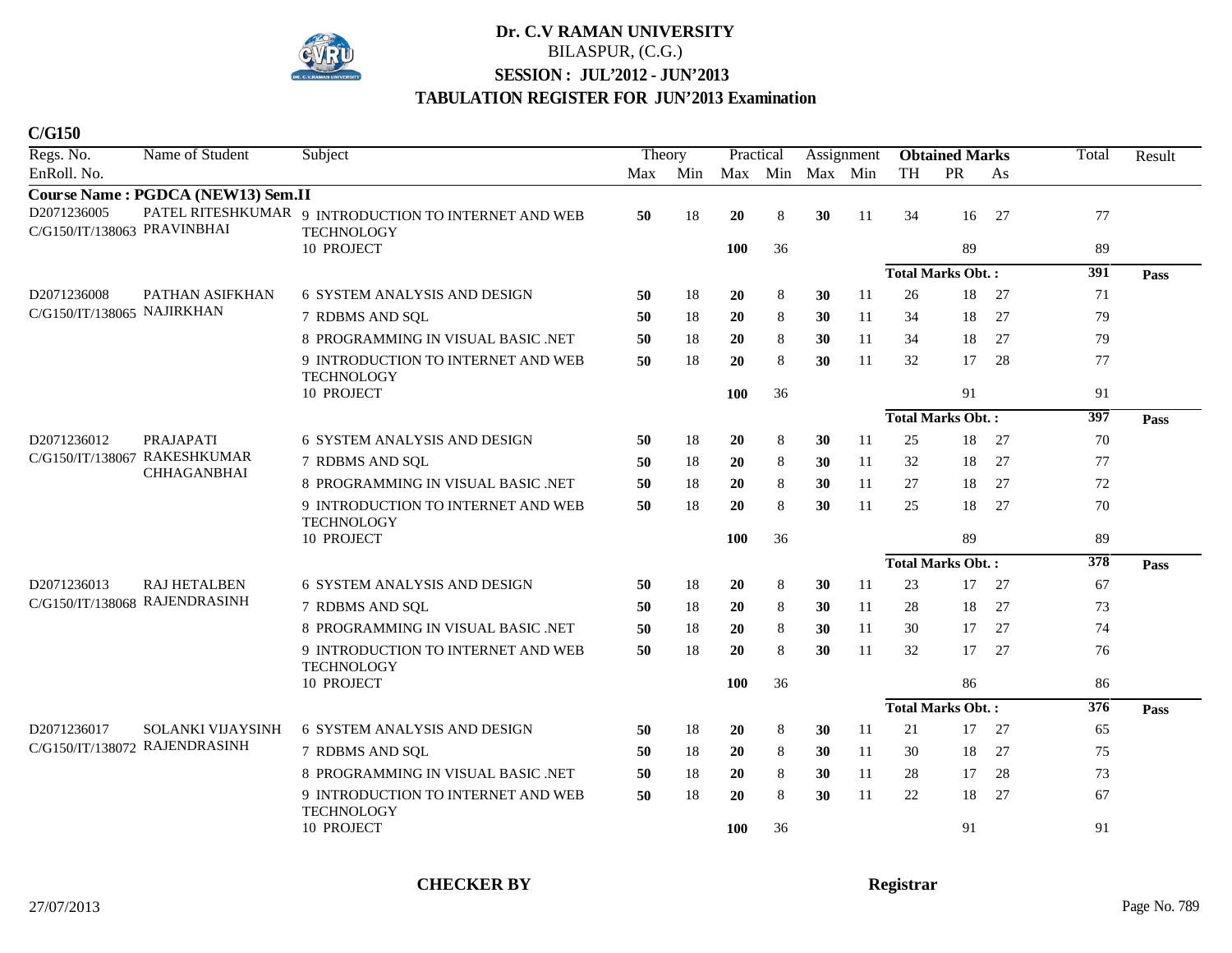

**C/G150**

| Regs. No.                                 | Name of Student                                                 | Subject                                                 | Theory |         | Practical  |         | Assignment |               | <b>Obtained Marks</b>    |                          |     | Total            | Result |
|-------------------------------------------|-----------------------------------------------------------------|---------------------------------------------------------|--------|---------|------------|---------|------------|---------------|--------------------------|--------------------------|-----|------------------|--------|
| EnRoll. No.                               |                                                                 |                                                         |        | Max Min |            | Max Min |            | Max Min       | TH                       | PR                       | As  |                  |        |
|                                           | Course Name: PGDCA (NEW13) Sem.II                               |                                                         |        |         |            |         |            |               |                          |                          |     |                  |        |
|                                           |                                                                 |                                                         |        |         |            |         |            |               |                          | <b>Total Marks Obt.:</b> |     | $\overline{371}$ | Pass   |
| D2071236018                               | <b>SONVANE KHUSHBU</b><br>C/G150/IT/138073 RAJENDRABHAI         | 6 SYSTEM ANALYSIS AND DESIGN                            | 50     | 18      | 20         | $\,8\,$ | 30         | <sup>11</sup> | 32                       | 17                       | 27  | 76               |        |
|                                           |                                                                 | 7 RDBMS AND SQL                                         | 50     | 18      | 20         | $\,8\,$ | 30         | 11            | 32                       | 16                       | 28  | 76               |        |
|                                           |                                                                 | 8 PROGRAMMING IN VISUAL BASIC .NET                      | 50     | 18      | 20         | 8       | 30         | 11            | 37                       | 17                       | 27  | 81               |        |
|                                           |                                                                 | 9 INTRODUCTION TO INTERNET AND WEB<br><b>TECHNOLOGY</b> | 50     | 18      | 20         | $\,8\,$ | 30         | 11            | 38                       | 17                       | 27  | 82               |        |
|                                           |                                                                 | 10 PROJECT                                              |        |         | <b>100</b> | 36      |            |               |                          | 85                       |     | 85               |        |
|                                           |                                                                 |                                                         |        |         |            |         |            |               | <b>Total Marks Obt.:</b> |                          |     | 400              | Pass   |
| D2071236019                               | <b>THAKOR</b><br>C/G150/IT/138074 ARVINDKUMAR<br><b>RAYSINH</b> | <b>6 SYSTEM ANALYSIS AND DESIGN</b>                     | 50     | 18      | 20         | 8       | 30         | 11            | 27                       | 17                       | 27  | 71               |        |
|                                           |                                                                 | 7 RDBMS AND SQL                                         | 50     | 18      | 20         | $\,8\,$ | 30         | 11            | 34                       | 17                       | 27  | 78               |        |
|                                           |                                                                 | 8 PROGRAMMING IN VISUAL BASIC .NET                      | 50     | 18      | 20         | 8       | 30         | 11            | 33                       | 17                       | 28  | 78               |        |
|                                           |                                                                 | 9 INTRODUCTION TO INTERNET AND WEB<br><b>TECHNOLOGY</b> | 50     | 18      | 20         | 8       | 30         | 11            | 31                       | 17                       | 28  | 76               |        |
|                                           |                                                                 | 10 PROJECT                                              |        |         | <b>100</b> | 36      |            |               |                          | 85                       |     | 85               |        |
|                                           |                                                                 |                                                         |        |         |            |         |            |               |                          | <b>Total Marks Obt.:</b> |     | 388              | Pass   |
| D2071236021                               | <b>THAKOR</b><br>C/G150/IT/138076 YOGESHKUMAR<br>HARSHADBHAI    | 6 SYSTEM ANALYSIS AND DESIGN                            | 50     | 18      | 20         | $\,8\,$ | 30         | <sup>11</sup> | 27                       | 16                       | 28  | 71               |        |
|                                           |                                                                 | 7 RDBMS AND SQL                                         | 50     | 18      | 20         | $\,8\,$ | 30         | <sup>11</sup> | 32                       | 17                       | 27  | 76               |        |
|                                           |                                                                 | 8 PROGRAMMING IN VISUAL BASIC .NET                      | 50     | 18      | 20         | $\,8\,$ | 30         | 11            | 31                       | 17                       | 27  | 75               |        |
|                                           |                                                                 | 9 INTRODUCTION TO INTERNET AND WEB                      | 50     | 18      | 20         | $\,8\,$ | 30         | 11            | 24                       | 18                       | 27  | 69               |        |
|                                           |                                                                 | <b>TECHNOLOGY</b><br>10 PROJECT                         |        |         | 100        | 36      |            |               |                          | 87                       |     | 87               |        |
|                                           |                                                                 |                                                         |        |         |            |         |            |               | <b>Total Marks Obt.:</b> |                          |     | $\overline{378}$ | Pass   |
| D2071236022<br>C/G150/IT/138077           | <b>VASAVA</b><br><b>HARNISHKUMAR</b><br><b>CHHAGANBHAI</b>      | 6 SYSTEM ANALYSIS AND DESIGN                            | 50     | 18      | 20         | $\,8\,$ | 30         | 11            | 24                       | 17                       | 28  | 69               |        |
|                                           |                                                                 | 7 RDBMS AND SQL                                         | 50     | 18      | 20         | $\,8\,$ | 30         | 11            | 29                       | 18                       | 28  | 75               |        |
|                                           |                                                                 | 8 PROGRAMMING IN VISUAL BASIC .NET                      | 50     | 18      | 20         | $\,8\,$ | 30         | 11            | 30                       | 18                       | 28  | 76               |        |
|                                           |                                                                 | 9 INTRODUCTION TO INTERNET AND WEB<br><b>TECHNOLOGY</b> | 50     | 18      | 20         | 8       | 30         | 11            | 26                       | 18                       | 28  | 72               |        |
|                                           |                                                                 | 10 PROJECT                                              |        |         | <b>100</b> | 36      |            |               |                          | 85                       |     | 85               |        |
|                                           |                                                                 |                                                         |        |         |            |         |            |               | <b>Total Marks Obt.:</b> |                          |     | 377              | Pass   |
| D2071236023<br>C/G150/IT/138078 VAKTUSINH | <b>ZALA HIRALBEN</b>                                            | <b>6 SYSTEM ANALYSIS AND DESIGN</b>                     | 50     | 18      | 20         | 8       | 30         | 11            | 25                       | 18                       | -28 | 71               |        |